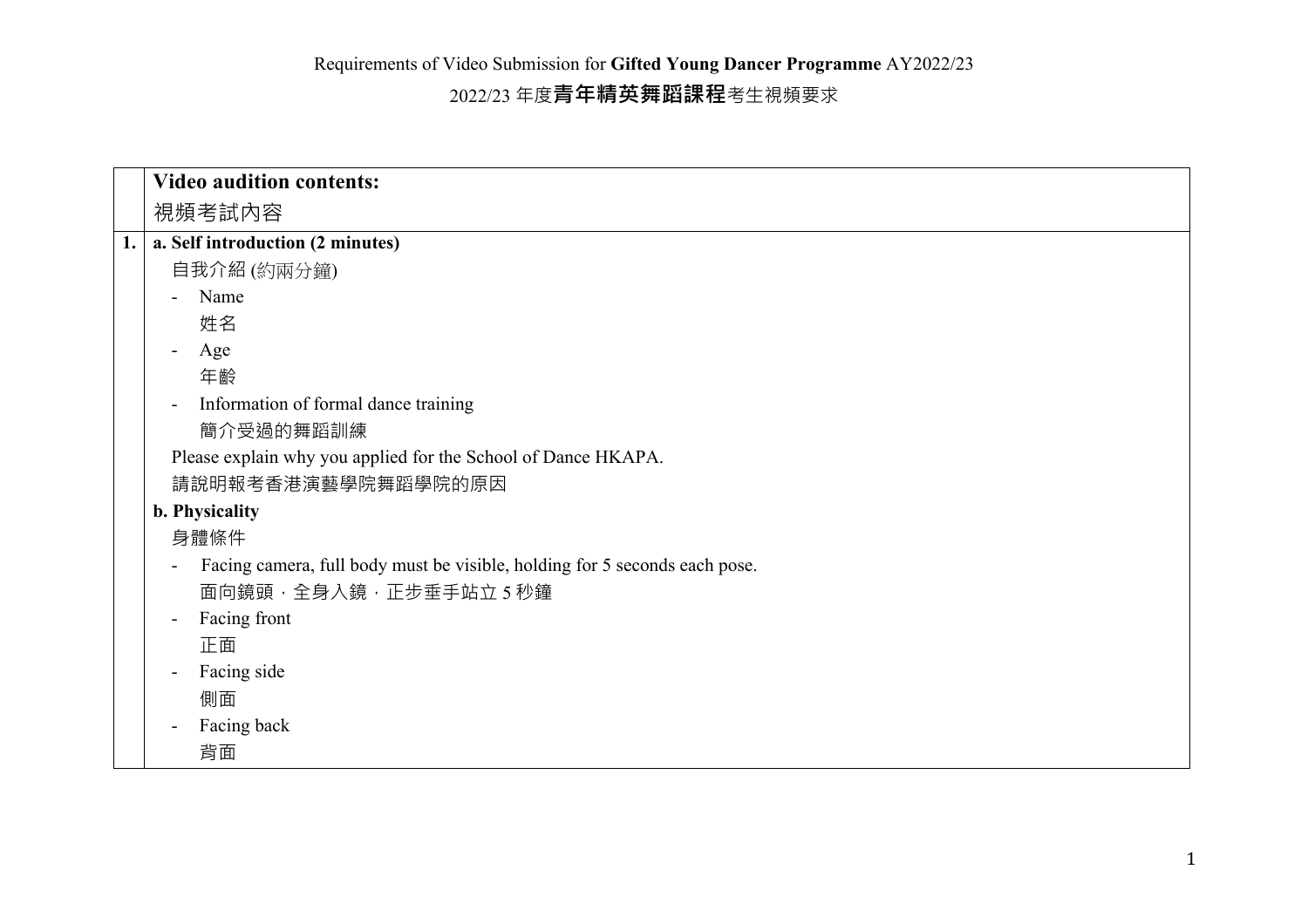2022/23 年度**青年精英舞蹈課程**考生視頻要求

| 2. | <b>Technique class</b>                                                                                                                                                                                                                                                                                                                                                                  |                                                                                                                                                                           |                                                                                                                                                                                                                                                                                                                                  |  |  |
|----|-----------------------------------------------------------------------------------------------------------------------------------------------------------------------------------------------------------------------------------------------------------------------------------------------------------------------------------------------------------------------------------------|---------------------------------------------------------------------------------------------------------------------------------------------------------------------------|----------------------------------------------------------------------------------------------------------------------------------------------------------------------------------------------------------------------------------------------------------------------------------------------------------------------------------|--|--|
|    | 基本功考試内容                                                                                                                                                                                                                                                                                                                                                                                 |                                                                                                                                                                           |                                                                                                                                                                                                                                                                                                                                  |  |  |
|    | Please provide <b>8-10 minutes</b> of technique class of <b>one</b> of the following genres:                                                                                                                                                                                                                                                                                            |                                                                                                                                                                           |                                                                                                                                                                                                                                                                                                                                  |  |  |
|    | 請提供 <mark>八至十分鐘</mark> 的技巧課,可以提交以下 <mark>其中之一</mark> 舞種:                                                                                                                                                                                                                                                                                                                                |                                                                                                                                                                           |                                                                                                                                                                                                                                                                                                                                  |  |  |
|    | <b>Ballet</b>                                                                                                                                                                                                                                                                                                                                                                           | <b>Chinese Dance</b>                                                                                                                                                      | <b>Contemporary Dance</b>                                                                                                                                                                                                                                                                                                        |  |  |
|    | 芭蕾舞                                                                                                                                                                                                                                                                                                                                                                                     | 中國舞                                                                                                                                                                       | 現代舞                                                                                                                                                                                                                                                                                                                              |  |  |
|    | a. Barre work<br>扶把訓練<br>Demi plié & full plié (1 <sup>st</sup> & 2 <sup>nd</sup><br>position)<br>Battement tendu (devant, seconde &<br>derrière)<br>Rond de jambe à terre (en dehors &<br>en dedans)<br>Grand développé (devant, seconde<br>& derrière)<br>Grand Battement (devant, seconde<br>$&$ derrière)<br>b. Centre<br>Port de bras & Adage<br>$\bullet$<br>Pirouette (optional) | a. 扶把<br>- 半蹲和全蹲 (一位及二位)<br>- 擦地 (前、旁、後)<br>- 腿部延伸 (前、旁、後)<br>- 搬腿 (前、旁、後)<br>- 踢腿 (前、旁、後)<br><u>b. 中間</u><br>- 豎叉 (左、右,面向旁,可選擇下後<br>腰, 雙托掌)<br>- 橫叉 (面向正前,勾腳、繃腳,雙山<br>膀) | a. Basic warm up<br>(Plié / brushes / spinal roll / leg extensions)<br>基本熱身<br>( 蹲/擦地/脊椎卷起卷下/腿部延伸與控<br>制)<br>b. Floor work<br>地面技術<br>Demonstrate movement cohesion and<br>expansion of the body; and to move in and<br>out of the floor efficiently with speed.<br>以快速有效地在地面流動來展示動作的<br>凝聚力和身體的張力。<br>weight efficiency 有效地移動重心 |  |  |
|    | c. Allegro                                                                                                                                                                                                                                                                                                                                                                              | c. 跳                                                                                                                                                                      |                                                                                                                                                                                                                                                                                                                                  |  |  |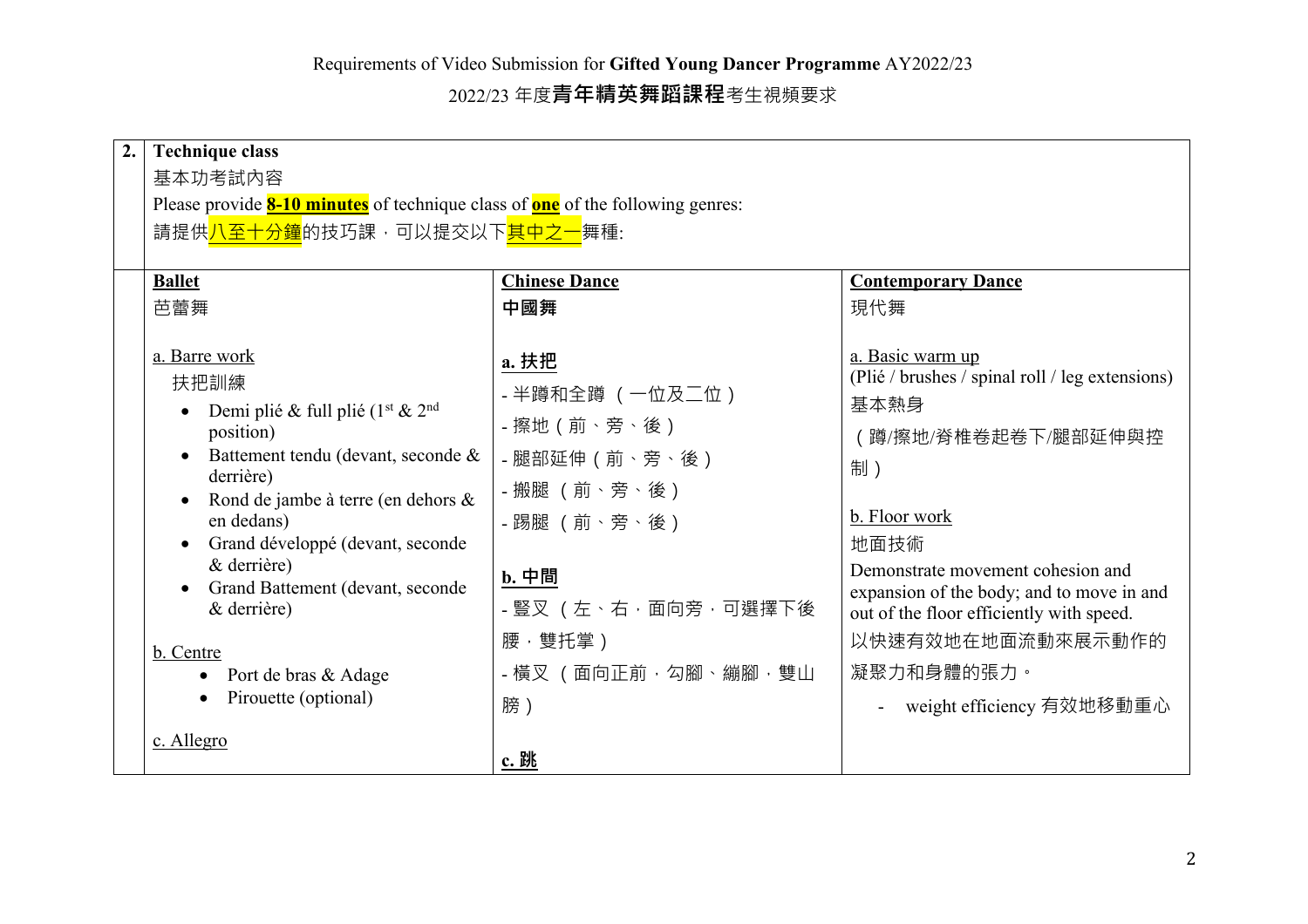2022/23 年度**青年精英舞蹈課程**考生視頻要求

|    | Sauté in 1 <sup>st</sup> & 2 <sup>nd</sup> position (8)<br>$\bullet$<br>times)                                                                                                                                        | - 一位 及二位 (8次)<br>2.2 民族民間舞 $-\frac{1}{2}$ 鐘 (optional)<br><b>Chinese Folk Dance</b><br>- 漢族民間舞組合<br>- 少數民族舞組合 | dynamic movement ranges 動作的<br>力度幅度<br>variation on movement quality 動作<br>$\blacksquare$<br>質感的變化<br>c. Jumps 跳躍<br>Demonstrate variations on jumps.<br>展示不同的跳躍動作。 |  |  |
|----|-----------------------------------------------------------------------------------------------------------------------------------------------------------------------------------------------------------------------|---------------------------------------------------------------------------------------------------------------|---------------------------------------------------------------------------------------------------------------------------------------------------------------------|--|--|
| 3. | Solo/Repertory 獨舞 / 劇目                                                                                                                                                                                                |                                                                                                               |                                                                                                                                                                     |  |  |
|    | Own choice of solo or repertory (1 to 2 minutes)                                                                                                                                                                      |                                                                                                               |                                                                                                                                                                     |  |  |
|    | 自選 獨舞 / 劇目片段一至二分鐘,風格不限                                                                                                                                                                                                |                                                                                                               |                                                                                                                                                                     |  |  |
|    | Other dance skills (optional, 30 seconds to 1 minute)<br>其它舞蹈技術 (三十秒鐘至一分鐘)<br>- Hip hop 嘻哈<br>- Jazz 爵士舞<br>- Latin 拉丁舞<br>- Flamenco 西班牙舞<br>- Break dance 霹靂舞<br>- Any other dance styles and genres. 任何其他舞蹈風格 和流派。 |                                                                                                               |                                                                                                                                                                     |  |  |